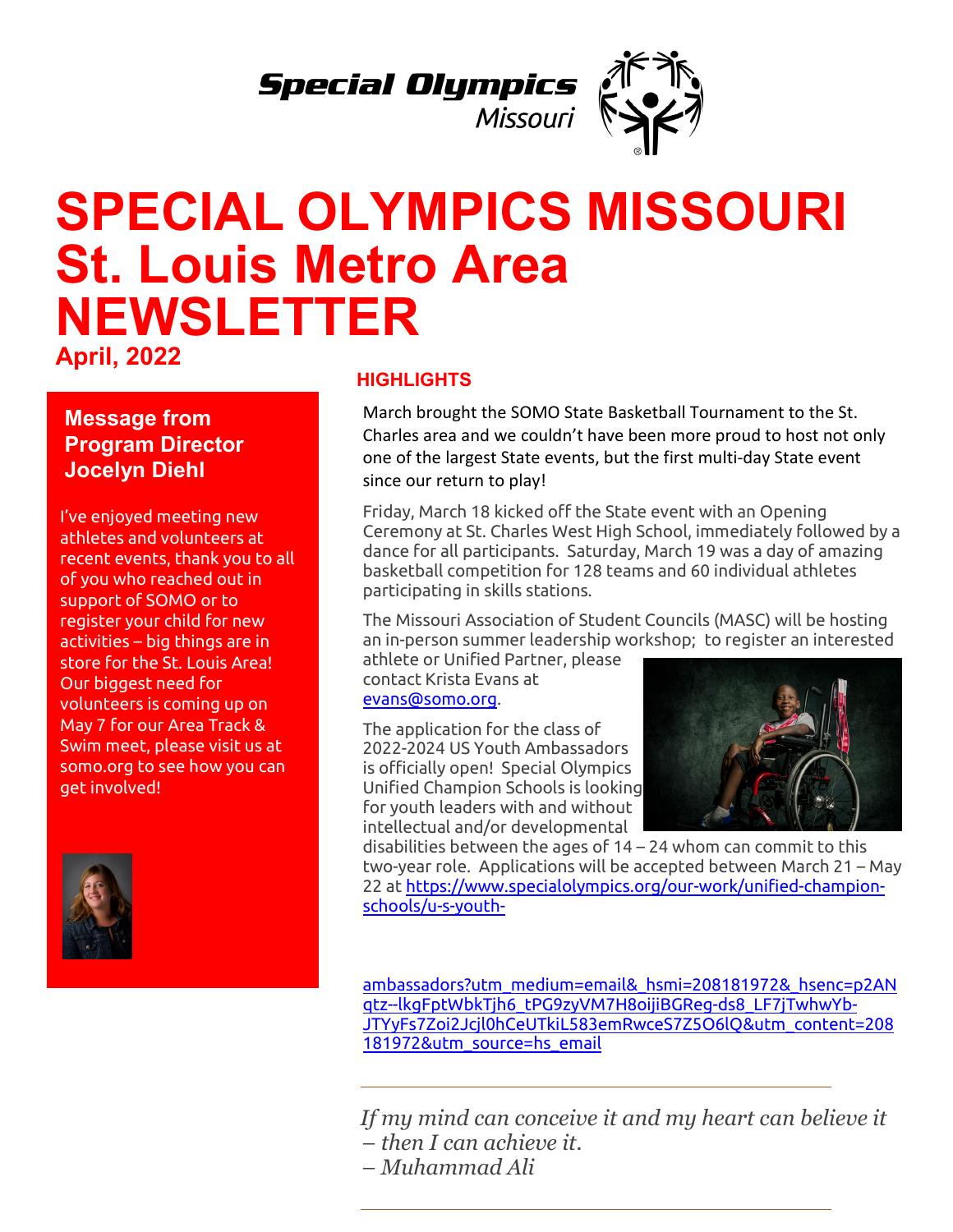

## **UPCOMING EVENTS**

- April 2 St. Louis Metro Area Volleyball Tournament (St. Louis)
- April 20 Jefferson County Local Track Meet (Desoto)
- April 22 St. Clair Local Track Meet (St. Clair)
- April 24 St. Louis Metro Area Soccer Tournament (St. Louis)
- April 29 Wright City Local Track Meet (Wright City)
- April 30 St. Louis Metro Area Powerlifting Meet (Maryland Heights)
- May 7 St. Louis Metro Area Spring Games (Town & Country)
- May 10 Sullivan Unified Local Track Meet (Sullivan)
- May 20 22 State Summer Games (Columbia)
- July 9 Southeast / St. Louis Metro Area Softball Tournament (Cape Girardeau)

## **CONTACT STAFF INFORMATION**

**Jocelyn Diehl Regional Program Director (314) 961-7755 [diehl@somo.org](mailto:diehl@somo.org) 2945 S. Brentwood Blvd. St. Louis, MO 63144**